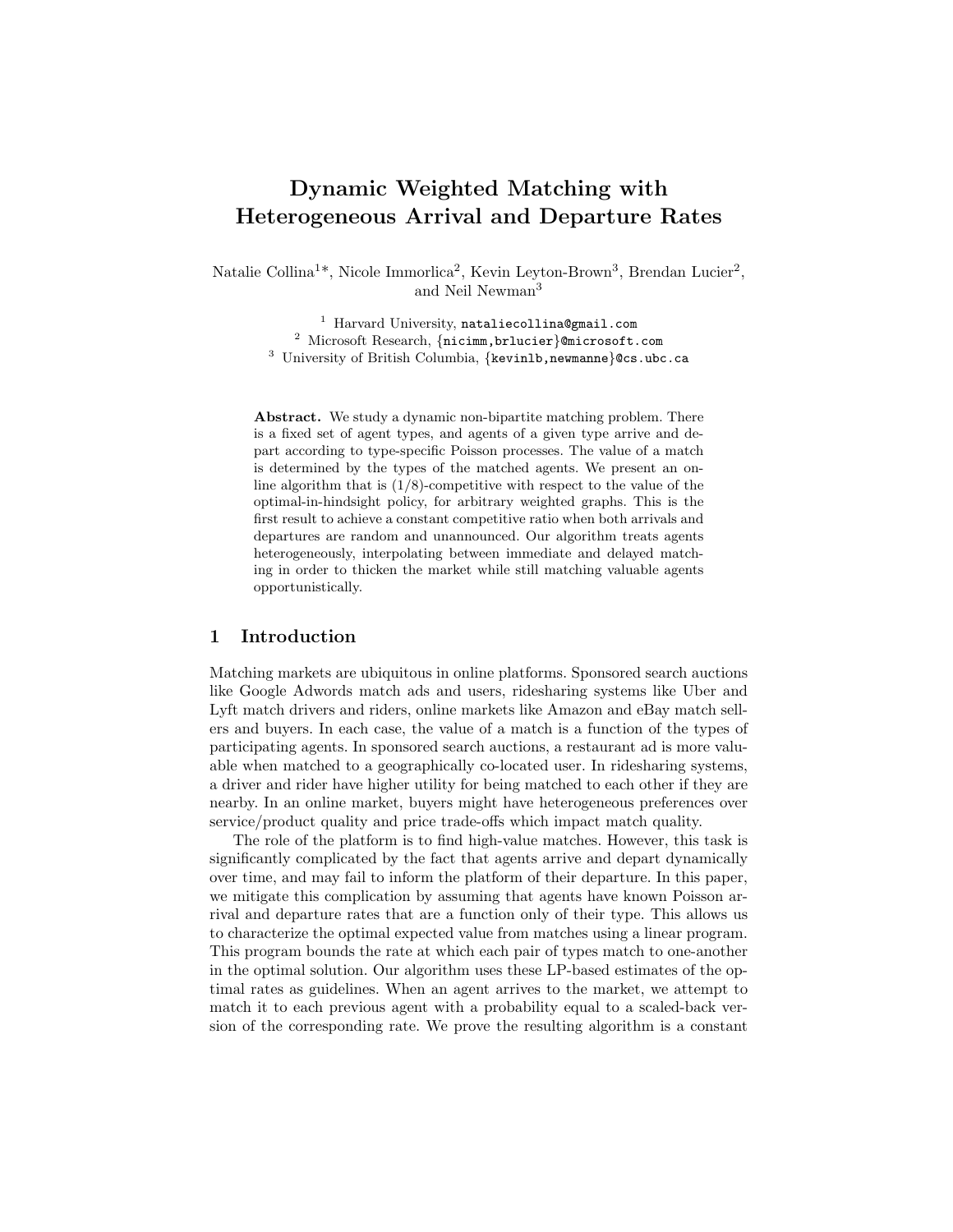### 2 N. Collina et al.

approximation to the optimal-in-hindsight policy, with competitive ratio at most 8. While we motivate our problem in the context of bipartite matchings, we note our solution holds for general non-bipartite graphs.

There is a significant body of prior literature on dynamic stochastic matching in settings where agent departures are immediate or deterministic (and hence predictable) [9, 11, 15, 12, 13], or where the platform is informed immediately before an agent departs [1, 5, 8, 19]. In such settings, it is natural for the platform to delay matches until an agent is about to depart, in order to maximize the set of available options. In contrast, when the platform cannot predict departures, there is a tension between taking a guaranteed (but potentially suboptimal) match now, or pushing one's luck to see if a better match arrives later. The main technical challenge in developing an online policy is navigating this tradeoff for agents of different types.

Our LP-based approach is certainly not new in the context of stochastic matching, but we find that our result has several interesting qualitative insights, especially for settings where agent departures are random, heterogeneous, and unannounced. First, our algorithm treats matches heterogeneously. For some matches, the linear program suggests forming them at a high rate. Our algorithm treats these matches as a greedy algorithm would, matching them (almost) immediately upon arrival. For other matches, the linear program suggests forming them at a low rate. Our algorithm treats these matches more like a periodic clearing algorithm would, allowing the market to thicken before attempting the matches.

This heterogeneous treatment is important for good approximations in our setting. Consider, for example, an environment with two types of buyers, low and high, and one type of seller. The low buyers arrive frequently to the market and depart at a constant rate, whereas the sellers arrive less often. The high buyers arrive much less frequently than the sellers, and depart immediately after they arrive, but matches involving these high buyers account for almost all the value of the optimal policy. In this case, it is important to greedily match the high buyers and delay matches with the low buyers to thicken the market. A uniformly greedy policy, that immediately matches all agents, will likely have no sellers in the market when high buyers arrive, as there are always low buyers available to match with them. A periodic clearing algorithm that attempts to thicken the market by delaying all matches for a fixed period of time will likely have no access to high buyers at match time, since high buyers depart immediately after they arrive. See the full version of the paper for a more detailed description of such an example.

Another qualitative insight of our result is the importance of being conservative in matching attempts. Our algorithm scales back the match-rate estimates of the linear program by 50%. At first blush, this might seem incredibly wasteful. However, this scaling is provably necessary: we show in the full version of the paper that if the algorithm does not perform this scaling then it cannot achieve any bounded approximation to the optimal matching. Intuitively, the issue is that the matching policy must leave some slack in the system — by leaving a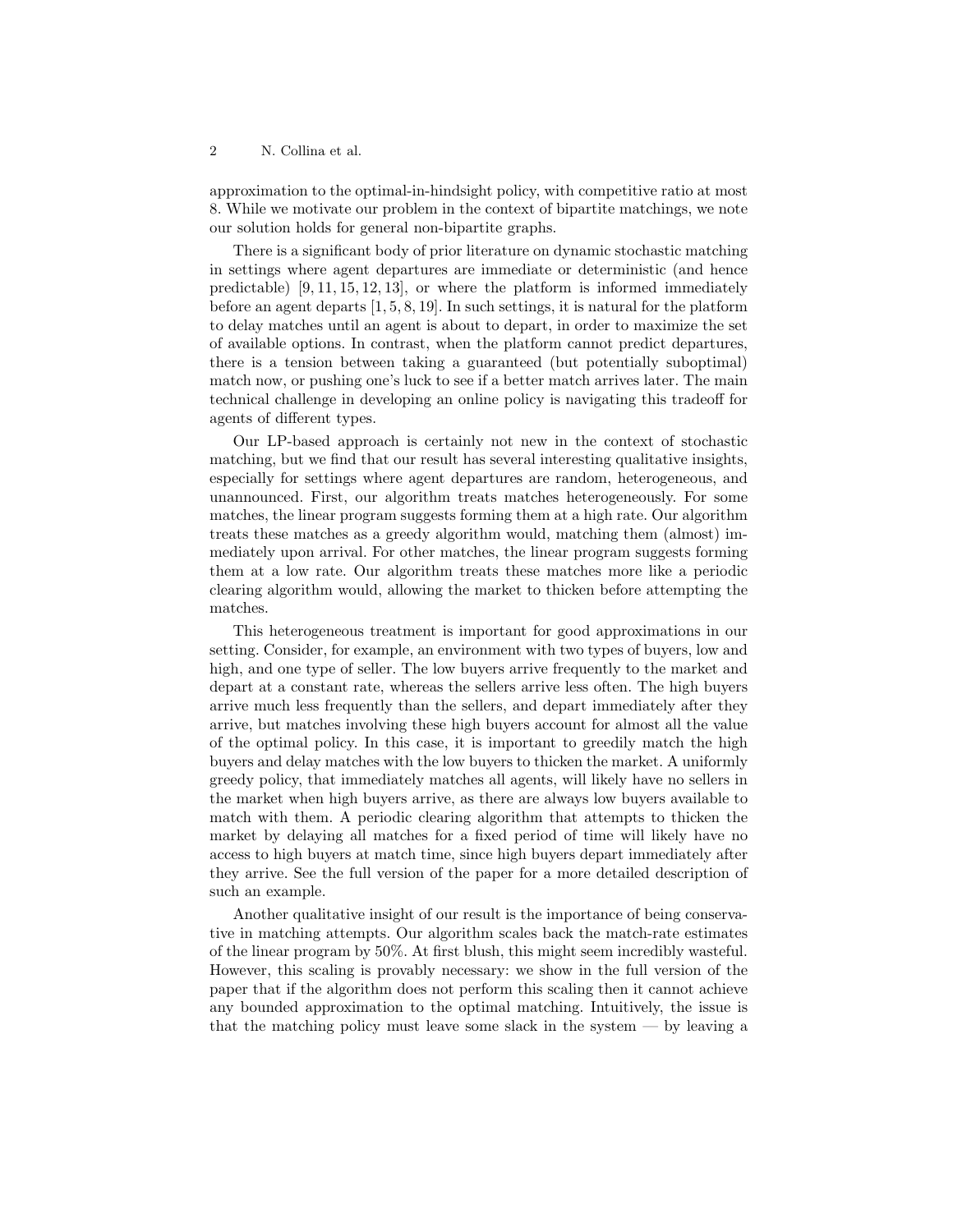certain fraction of agents unmatched — in order to take advantage of unexpected fortuitous events where a very valuable match becomes possible. Since an optimal LP solution typically would leave no such slack, one can instead guarantee it by being conservative when matching.

As is common in the dynamic stochastic matching literature, our approach is to solve an LP relaxation of the offline optimal matching problem, then use this solution as guidance for our online matching policy. We prove that the resulting policy obtains a constant approximation to the LP benchmark, which is only stronger than the offline optimal match value (and hence the optimal online policy). The main technical hurdle is that the outcome of matching attempts is determined by the state of which types of agents are present in the market, and this introduces correlations across time. For instance, whether a certain type of agent is present in the market is (negatively) correlated with the presence of other agents that generate high value from matches with it. In principle, such correlations could result in scenarios where a certain type is either not present at all or is overabundant, impeding our ability to match the LP relaxation which assumes smoothness across time. We address this issue by bounding the impact of such correlations, by coupling the availability of agents in the system with Poisson processes that dominate (or are dominated by) them.

#### 1.1 Related Literature

There is a vast recent literature on algorithms for online matching (sometimes called online task arrival). In a seminal paper, Karp et al. [14] consider an (unweighted) online bipartite matching problem where one side of the graph is static and the vertices of the other side arrive online. They show that a randomized greedy matching method obtains a  $(1-1/e)$  approximation and that this is tight. This was later extended by Mehta et al. [17] to a generalized weighted matching environment motivated by ad auctions, with budget constraints on the static side of the market. Both of these results assume adversarial types.

Stochastic variants of the online bipartite matching problem have been studied as well. Feldman et al. [9] consider a stochastic variant in which vertex types on the online side of the market are drawn i.i.d. from a fixed distribution. They showed how to beat the adversarial bound of  $(1 - 1/e)$  in this stochastic setting, using an LP-based approach that solves for a fractional (expected) matching, then rounds online using a flow decomposition. This led to a sequence of papers that improved the approximation factors for both the weighted and unweighted versions of the stochastic problem [11, 15], including variants with stochastic rewards [16, 18] and with capacities on the fixed side [2]. Gravin and Wang [10] obtain a constant approximation for a related variant inspired by prophet inequalities, where edges (rather than nodes) arrive online and must be matched immediately or lost.

Our model is closer in spirit to the literature on dynamic matching, where agents on both sides of the market arrive and depart over time. An algorithm proposes matches online between agents that are simultaneously present. Huang et. al [12] study an unweighted model in which node arrivals and departures are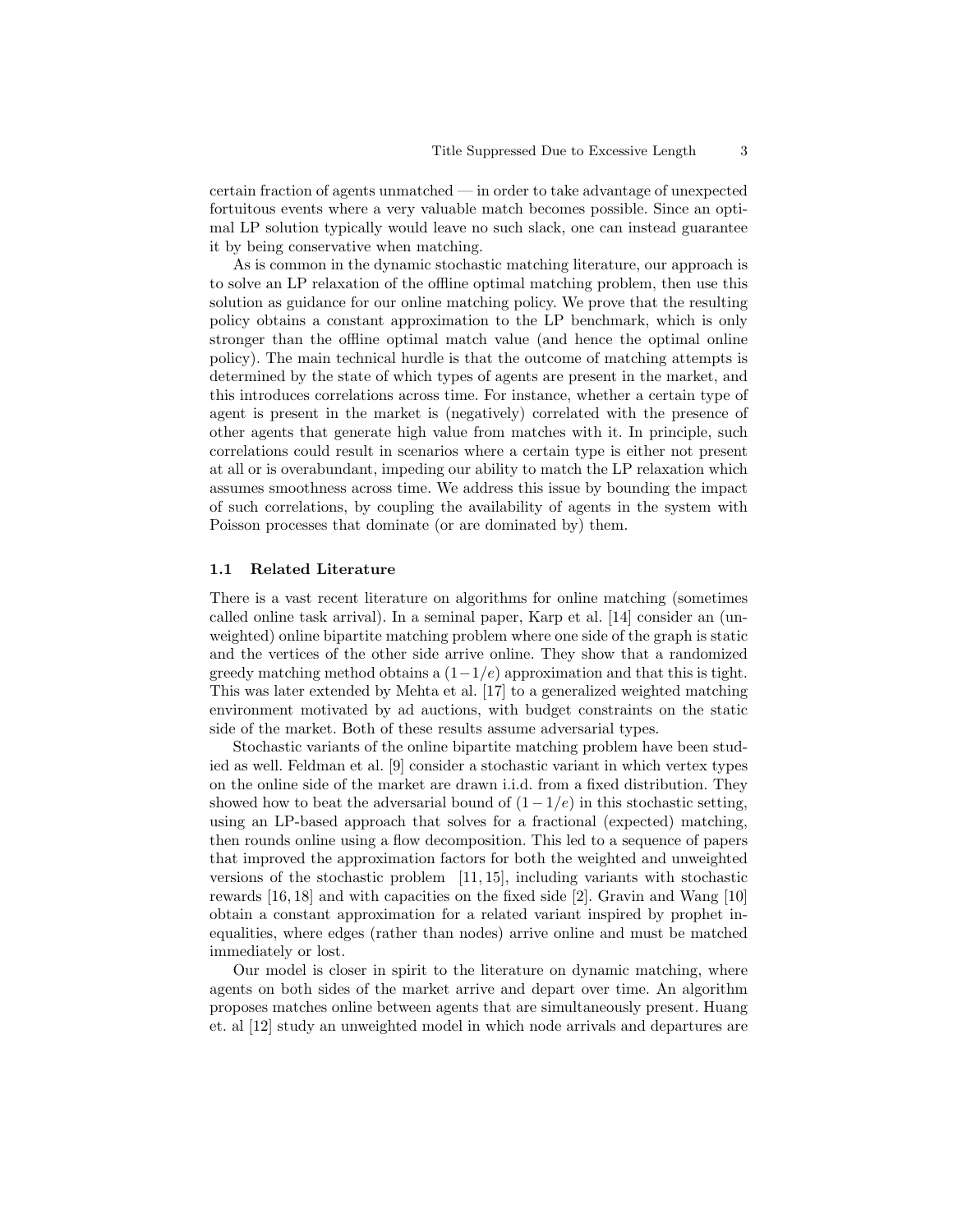#### 4 N. Collina et al.

adversarial, but nodes announce when they are about to depart. They derive constant competitive online algorithms; in a later paper, Huang et al. [13] find tight competitive ratios. Akbarpour et al. [1] similarly consider an unweighted version in which agents depart at arbitrary times and inform the market when they are about to depart, but arrivals are stochastic. In this case, it is approximately optimal to match agents as they go critical. On the other hand, they show that without departure warnings, greedily matching agents as they arrive is nearly optimal. As the graph is unweighted in their model and agents are homogenous, analysis can proceed by studying the limiting distribution of the number of agents in the market.

The case of weighted matching with departure warnings was studied by Ashlagi et al. [5], and they obtain a constant approximation to the optimal weighted matching. When agents on both sides arrive according to a known IID random process, Dickerson et al. [8] provide constant competitive algorithms under the assumption that one side (say workers) never depart until they are assigned, and the other side (say tasks) depart immediately after arrival if unassigned. Truong and Wang [19] consider a related weighted bipartite matching model where agents arrive according to a general stochastic process, agents on one side depart after a fixed deterministic amount of time, agents on the other side depart immediately after arrival if unassigned, and they likewise obtain constant competitive algorithms. Importantly, in all of these works it is assumed that the platform knows when an agent is about to leave the system, either because this can be perfectly predicted or because the platform is explicitly notified, and the platform can therefore wait until an agent "goes critical" before attempting a match. In contrast to these works, we assume the platform is not notified of (and cannot predict) impending departures.

Independently and concurrently with our work, Aouad and Saritac [4] studied a similar model of dynamic matching with unannounced departures. They likewise find that there is a tension between greedy matching and batching. They develop an online algorithm guided by a quadratic program, and show that it is  $(4e/(e-1))$ -competitive for arbitrary compatibility graphs. In contrast, our method is based on linear programming (rather than quadratic programming), and our competitive ratio bound is weaker (8 versus  $4e/(e-1)$ ). They also study a cost-minimization version of the problem, for which they develop an online algorithm that they analyze theoretically and evaluate on empirical data. We leave open the question of whether a combination of the ideas in these works could be used to develop algorithms with improved competitive ratio.

Other papers consider the related problem of minimizing average waiting time. Anderson et al. [3] find that matching agents as they arrive is nearly optimal even with departure warnings. Ashlagi et al. [6] consider a model with two agent types – hard-to-match and easy-to-match – and derive structural insights about policies that miminize average waiting time. Baccara et al. [7] consider a hybrid model with two agent types in which agents have varying match values and also incur waiting costs (but never leave the system).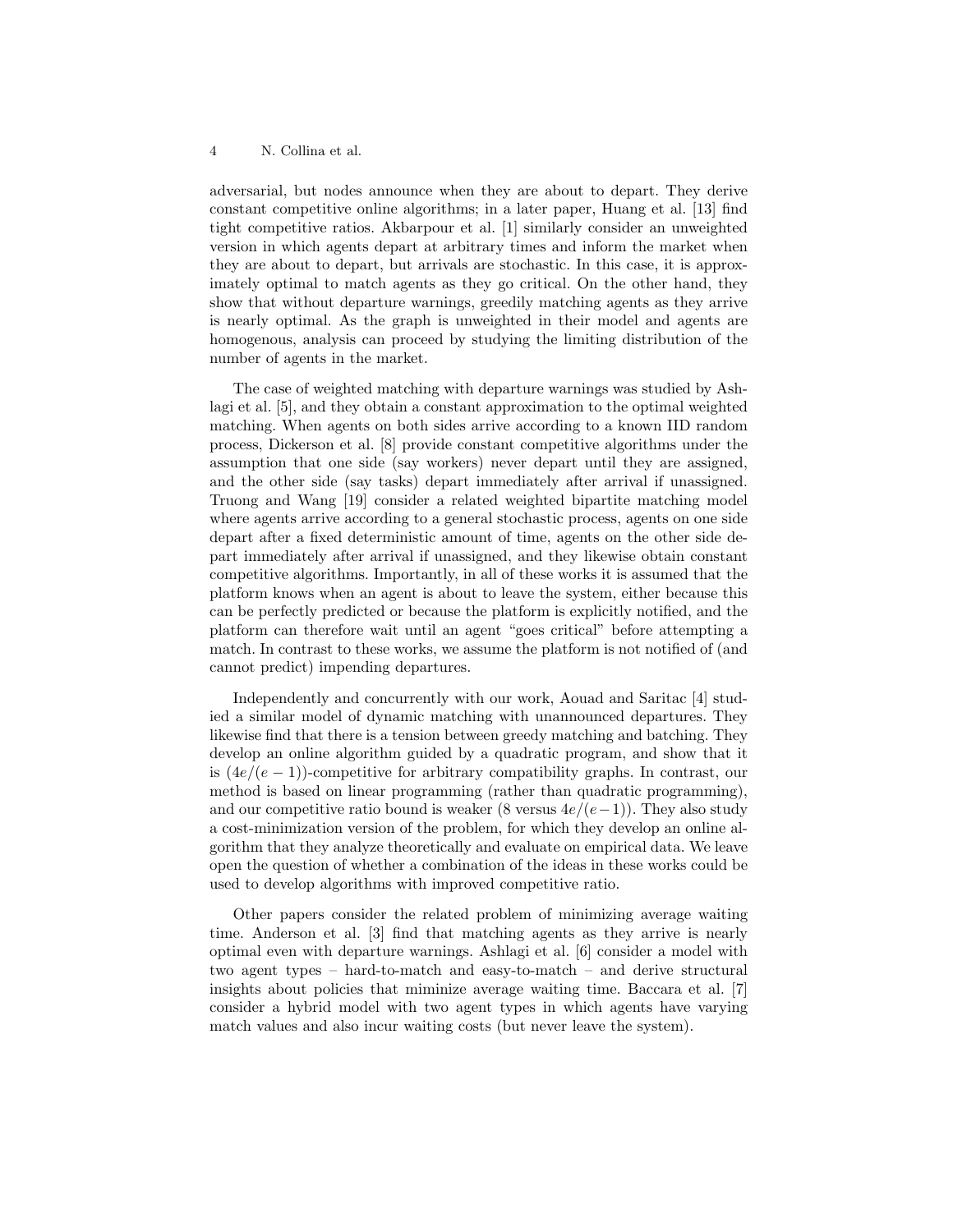# 2 Preliminaries

We consider a model with agents that arrive and depart over time. The type space of agents is X. Agents of type  $x \in X$  arrive according to a Poisson point process of rate  $\lambda_x$ .<sup>4</sup> Each agent of type x that arrives then departs at Poisson rate  $\mu_x$ . For an agent i of type x, we will write  $a_i$  and  $d_i$  for its realized arrival and departure times, respectively. Throughout, we refer to types of agents with letters  $x$  and  $y$ , and to specific agents with letters  $i$  and  $j$ .

A matching is a set  $\tau$  of times and a pair of matched agents for each time  $t \in \tau$ . A matching is *feasible* if, for all matching times  $t \in \tau$ , the agents matched at t a) have already arrived and not yet departed, and b) have not been matched to anyone else at or before time t. The value of matching an agent of type  $x \in X$ to an agent of type  $y \in X$  is  $v_{xy}$ . For convenience, we sometimes denote the total value of all matches made at time  $t$  by  $v_t$ .

A matching policy chooses, at each time t, based only on the history up until time t, whether to match a pair of agents or to make no match. A *policy with* hindsight can revise past decisions, whereas for an *online policy*, all decisions are irrevocable. For any policy and time T, let  $\tau(T)$  be all times  $t \leq T$  at which it made a match,<sup>5</sup> and  $v_t$  be the value of the matches made at time t, if any. Then the value of the policy is:

$$
\liminf_{T \to \infty} \frac{1}{T} \cdot E\left[\sum_{t \in \tau(T)} v_t\right]
$$

where the expectation is over the randomness in the arrival/departure process as well as any randomness in the policy. That is, the policy's value is the long-run average value of matches made per unit of time.

#### 2.1 Poisson Processes

We now describe Poisson processes more formally. A point process is a random countable set of points  $Z = \{z_1, z_2, \dots\}$ . We restrict attention to the case  $Z \subset$  $R_{\geq 0}$ , where we can interpret Z as a collection of event times. We refer to a point process by its set of points Z, which we think of as a random variable.

For any  $T \geq 0$ , we'll write  $n_Z(T)$  for the number of points in  $Z \cap [0,T]$ ; we think of this as the (random) number of events that occur before time  $T$ . Given two point processes  $Z$  and  $Y$ , we'll say that  $Z$  stochastically dominates  $Y$  if there is a coupling between Z and Y such that, for each  $T > 0$ ,  $Pr[Y \subseteq Z] = 1$ .

A static Poisson point process of rate  $\lambda > 0$  is a point process such that

1. the set of points in any two disjoint intervals are independent, and

<sup>4</sup> We discuss Poisson processes more formally in Section 2.1.

<sup>&</sup>lt;sup>5</sup> Note for an online policy,  $\tau(T) \subseteq \tau(T')$  whenever  $T \leq T'$ ; however this need not hold for a policy with hindsight.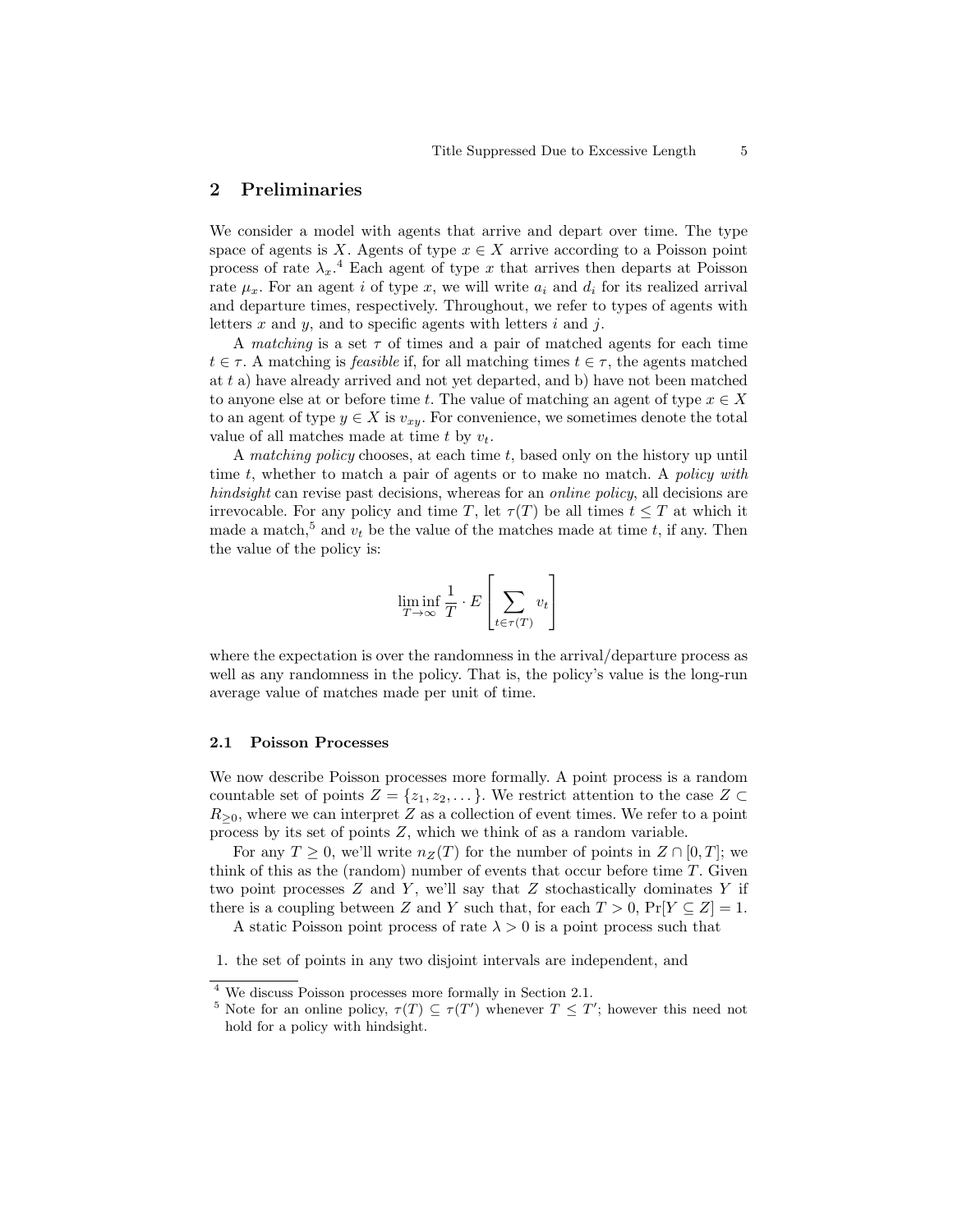- 6 N. Collina et al.
- 2. the number of points in any given interval of length T follows a Poisson random variable with parameter (mean)  $\lambda T$ .

From this point onward we'll refer to static Poisson point processes as just Poisson processes, for convenience. The following standard facts about Poisson processes will be helpful in our analysis.

**Fact 1** Given a Poisson process Z of rate  $\lambda$ , write  $n_Z(T)$  for the number of events that occur before time T. Then  $E[n_Z(T)] = T\lambda$ . Moreover,  $\lim_{T\to\infty} n_Z(T)/T$ exists and equals  $\lambda$  with probability 1.

**Fact 2** Suppose we have Poisson processes  $Z_1, \ldots, Z_n$  of rates  $\lambda_1, \ldots, \lambda_n$  respectively. Then the probability that the earliest event  $(i.e., minimum point)$  in  $\cup Z_i$  lies in  $Z_i$  is  $\lambda_i/(\sum_k \lambda_k)$ .

Fact 3 Suppose Z is a Poisson process of rate  $\lambda$ , and Z' is a random set generated by adding each  $z \in Z$  to  $Z'$  independently with probability p. Then  $Z'$  is a Poisson process of rate  $\lambda p$ .

A corollary of Fact 3 is that if Z is a Poisson process of rate  $\lambda$  and Z' is a Poisson process of rate  $\lambda' < \lambda$ , then Z stochastically dominates Z'. This is because we can couple  $Z$  and  $Z'$  by first realizing  $Z$ , then adding each element of Z to Z' independently with probability  $\lambda'/\lambda$ .

# 3 An Upper Bound

We construct an online policy whose value is a constant fraction of the optimalin-hindsight policy. To do so, we develop a linear-programming upper bound on the value of the optimal-in-hindsight policy for large time horizons.<sup>6</sup> The value of the optimal solution is the expectation over the randomness in arrivals and departures of instance-optimal solutions, and so can be written as the expectation of the sum of match values.

In the following LP, the variable  $\alpha_{xy}$  is the fraction of nodes of type y which match to preexisting nodes of type  $x$ , when considered over all arrivals of agents of type y.

**LP-UB:** maximize 
$$
\sum_{x,y \in X} v_{xy} \alpha_{xy} \lambda_y
$$
subject to 
$$
\alpha_{xy} \leq \frac{\lambda_x}{\mu_x}
$$
  $\forall x, y \in X$  (1)

$$
\sum_{y \in X} \alpha_{xy} \lambda_y + \sum_{y \in X} \alpha_{yx} \lambda_x \le \lambda_x \quad \forall x \in X \tag{2}
$$

$$
\alpha_{xy} \in [0, 1], \qquad \forall x, y \in X \qquad (3)
$$

<sup>6</sup> Taking the limit as the time horizon grows allows us to ignore lower-order terms.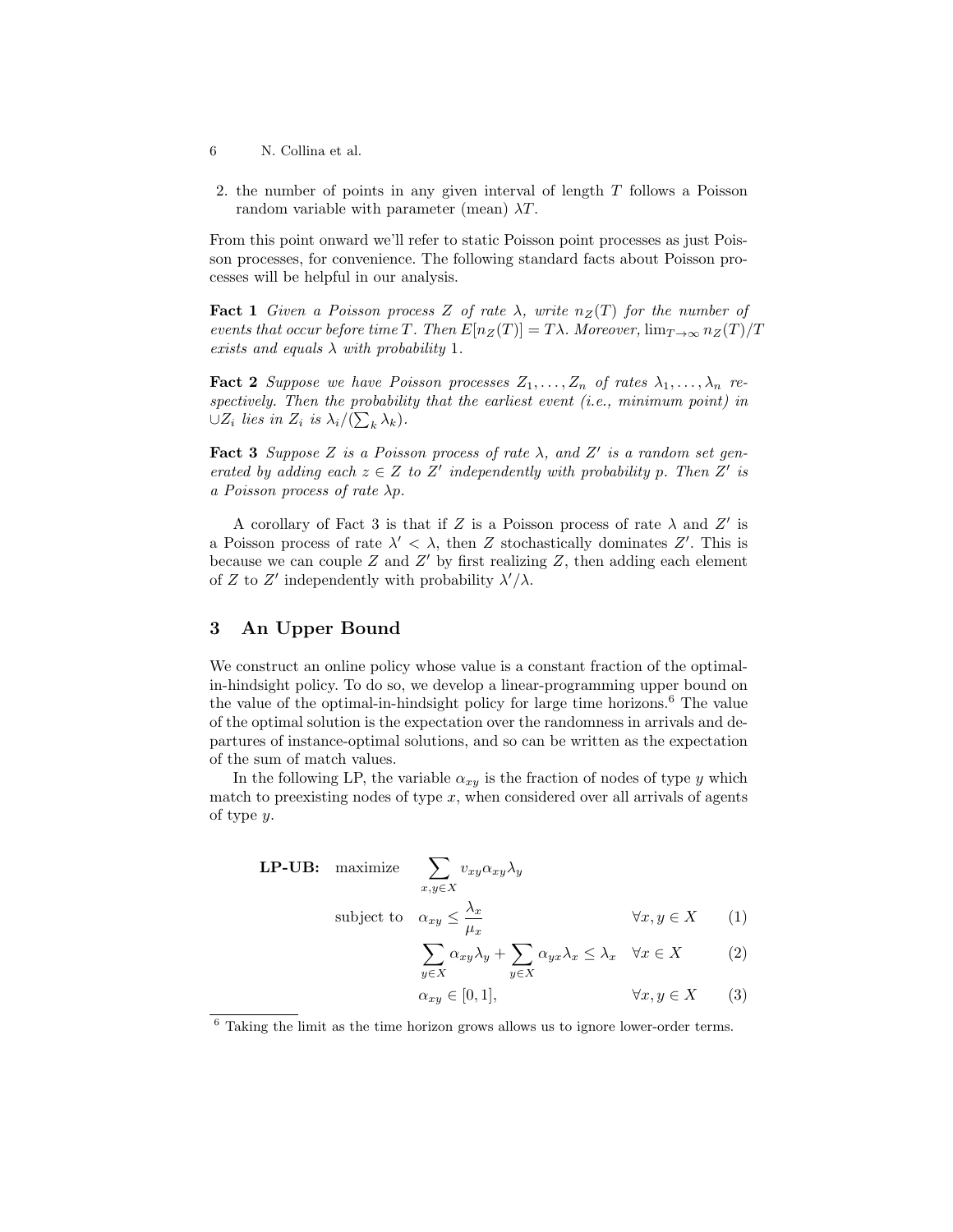Constraint  $(1)$  bounds the fraction of the time that some node of type y matches to some previously arrived node of type  $x$  by the probability that a node of type  $x$  is present in the system at any given time. Constraint  $(2)$  bounds the total rate at which a type can match by the total rate at which the type arrives. On the left-hand-side, the first sum captures the rate at which a type matches to those arriving after it; the second sum captures the rate at which a type matches to those who arrived before it. Note that constraints (2) and (3) together imply that  $\sum_{x \in X} \alpha_{xy} \leq 1$  for all y. This makes intuitive sense: the total fraction of the time that a node matches to any preexisting type cannot be greater than 1.

We will first demonstrate that the value of LP-UB represents an upper bound on the expected value of the max-weight offline matching. Then in Section 4 we will provide a policy that garners a constant approximation of the LP value in expectation, and thus of the max-weight offline expectation.

**Lemma 1.** Let  $v^*$  be the optimal value of LP-UB. Then the value of any matching policy, including policies with hindsight, is at most  $v^*$ .

The proof of Lemma 1 is omitted due to space constraints and appears in the full version of the paper. The idea of the proof is to consider the set of agents who arrive up to some time  $T$ , and interpret the constraints of LP-UB as conditions on matchings in the induced graph of potential matches. These finite conditions include lower order terms, but these disappear when taking the limit as T grows large.

# 4 Online Matching Policy

We now present our online matching policy, ONLINEMATCH. Our policy first solves LP-UB in advance of any arrivals, and then uses the solution to guide its matching decisions. As demonstrated in the previous section, the solution to the LP-UB should be thought of as describing the optimal matching rates between types, subject to constraints that hold as time approaches infinity. Our goal is to create a policy that approximately matches the value of this LP, which we will achieve by obtaining a constant approximation to these matching rates.

Suppose that an agent, say agent  $i$  of type  $y$ , arrives at time  $t$ . The algorithm will then iterate through all potential types (including  $y$ ) in a random order (line 3). For each considered type x, if there are any agents of type x present and unmatched in the market, the algorithm will select one of them arbitrarily and attempt to match it with agent *i*. With probability  $\gamma \cdot \alpha_{xy} \cdot \max\left(1, \frac{\mu_x}{\lambda_x}\right)$  the match occurs, in which case the algorithm completes and awaits the next agent arrival. Otherwise, the algorithm moves on to the next type in  $X$ . If agent i is not matched after every  $x \in X$  has been considered, then we leave agent i in the market unmatched and await the next arrival.

The match probability on line 5 deserves some discussion. This probability depends on the solution to LP-UB, and is the mechanism by which the algorithm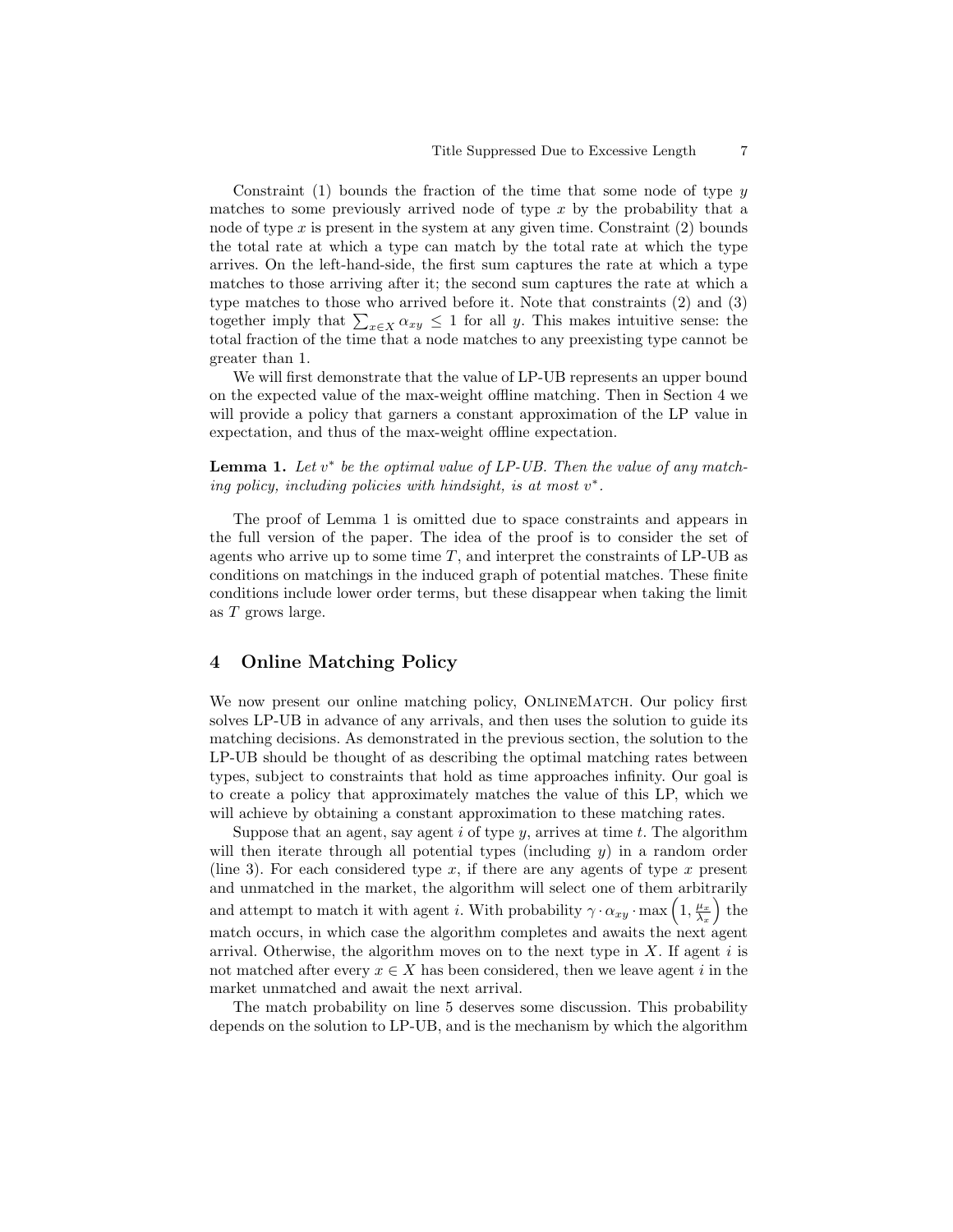ALGORITHM 1: Algorithm OnlineMatch **require:** scaling parameter  $\gamma \in (0, 1]$ input : Online arrivals of agents 1  $(\alpha_{xy})$  := Solution to LP-UB; 2 for each agent i arriving at time t, say of type  $y \in X$  do 3 for each type  $x \in X$  in a uniformly random order do  $\begin{array}{c|c|c|c} 4 & \text{if there is at least one unmatched agent } j \text{ of type } x \text{ in the market } \textbf{then} \end{array}$ 5  $\Big|\Big|$  match i and j with probability  $\gamma \cdot \alpha_{xy} \cdot \max\left(1, \frac{\mu_x}{\lambda_x}\right)$  $6$  | end 7 end

attempts to follow the matching rates proposed by the LP. One might be tempted to simply use  $\alpha_{xy}$  as the match probability. However, when constructing an online policy we must consider the difference between unconditional match rates and matching rates conditional on agent types being present in the market. It may be that a particular type is extremely unlikely to be present to match during a given attempt. Consider a problem instance that includes a type x with arrival rate 1 and departure rate  $1/\epsilon$ , and a corresponding LP solution where  $\alpha_{xy} = \epsilon$ for some y (note that this does not immediately violate any constraints, as the upper bound on  $\alpha_{xy}$  could be as high as  $\epsilon$ ). The probability that any agent of type x will be present when an agent of type y arrives is at most  $\epsilon$  (see Lemma 2). Thus an online policy that attempts to match agents of type  $x$  to agents of type  $y$ with probability  $\epsilon$  will actually generate such a match with probability no greater than  $\epsilon^2$ . In order to actually achieve the  $\epsilon$  fraction that we desire, we must scale  $\alpha_{xy}$  by  $1/\epsilon$ , or  $\frac{\mu_x}{\lambda_x}$ . Intuitively, we have scaled up the match probability according to the probability that  $x$  is present, in order to achieve the rate recommended by LP-UB. This motivates our choice of scaling factor on line 5.

The algorithm actually scales the probability by an additional factor of  $\gamma$ , which is a tunable parameter of the algorithm; this is to ensure that each agent has a constant probability of being available in the system unmatched when its ideal match arrives. We will optimize  $\gamma$  as part of our analysis of the algorithm.

Theorem 4. Algorithm 1 is an 8-approximation to the value of LP-UB.

#### 4.1 Analysis

One challenge in the analysis of ONLINEMATCH is correlations across time: whether a certain type of agent is available in the market to be matched at time  $t$  depends on the types of other agents present in the market, as this influences matching probability. Thus, the availability of different types of agents are correlated through the pool of agents waiting to be matched at any given time. This correlation complicates the intuition that ONLINEMATCH will approximately mirror the aggregate match probabilities from LP-UB at every moment in time.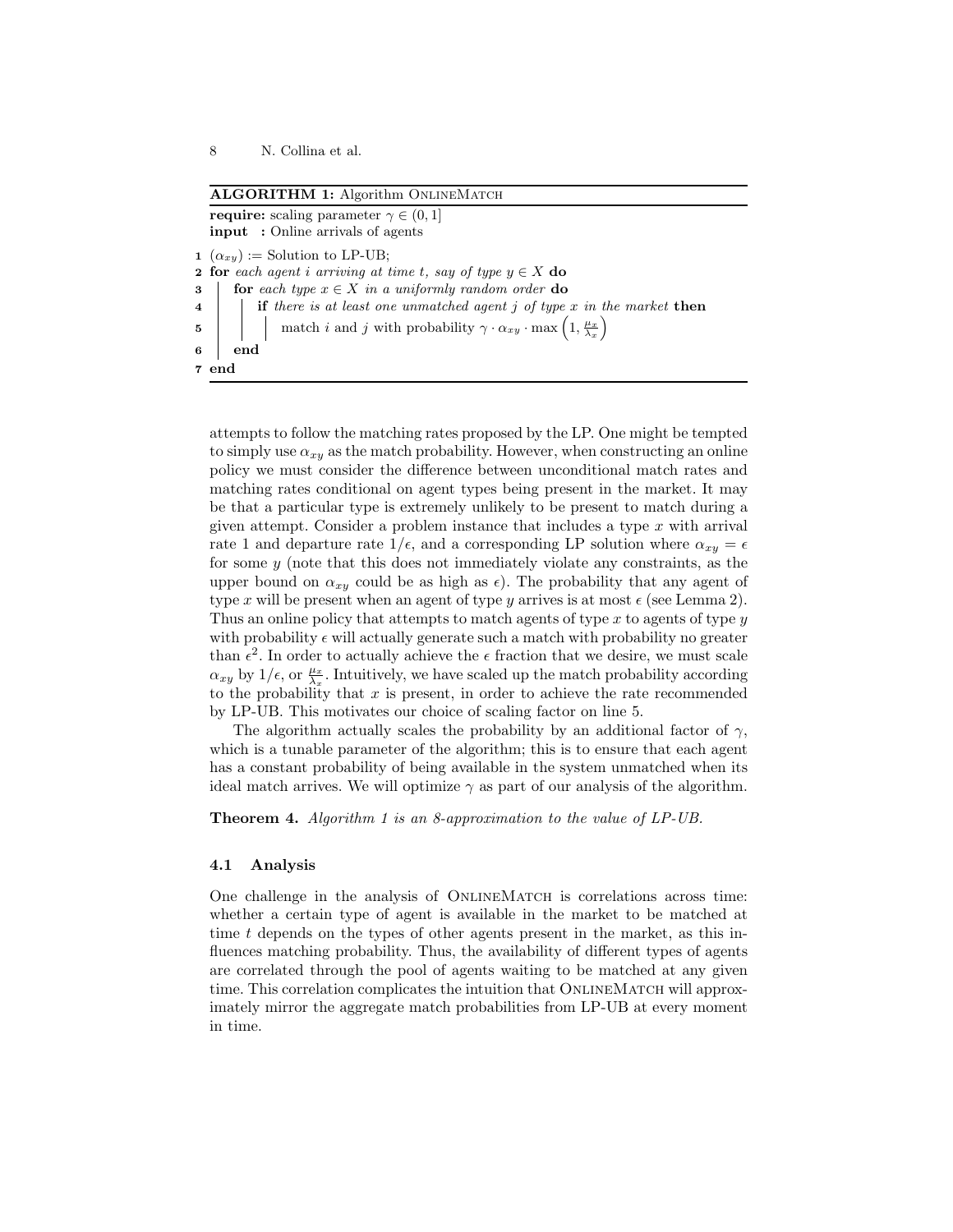We address this difficulty by showing that while the evolution of which agent types are available in the market is dependent on the overall market state and correlated across types, they can be coupled with independent Poisson processes that are related via first-order stochastic dominance. That is, while agents in the market are matched at rates that vary over time with the composition of available agents, these rates are subject to uniform upper and lower bounds that reflect maximum and minimum possible matching rates. By relating to these extreme matching scenarios, we can derive uniform bounds on the success rate of matching attempts under arbitrary market conditions.

We begin by introducing the notion of an agent being *present* in the market, and bounding the probability that a node of a given type is present at any given time. We will say an agent  $i$  is present at time  $t$  if it has arrived but not yet departed; that is, if  $a_i \leq t < d_i$ . We'll say the node is *available* at time t if it is present and has not yet been matched to another node.

Importantly, an agent can be present but not available: even after an agent has been matched, one could simulate the departure process for that agent as though they had not matched, and we view the agent as being present until they leave under that simulated process. The advantage of considering presence, rather than availability, is that whether an agent is present at a given time depends only on their arrival and departure times, and is independent of all other agents in the market.

**Lemma 2.** Choose a type  $x \in X$  and any time  $t \geq 0$ . Then over all randomness in arrivals and departures, the probability that at least one agent of type  $x$  is present at time t is at most  $\min\{\lambda_x/\mu_x, 1\}.$ 

*Proof.* Choose some interval of time of length  $T$ , and consider all agents of type x that arrive during interval T. In expectation  $\lambda_x T$  agents arrive, and each stays for an expected length of  $1/\mu_x$ , independently. The sum of times in market for all such agents is therefore  $\lambda_x T / \mu_x$ . By a union bound, the total fraction of time during which such an agent is present in the market is at most  $\frac{1}{T}(\lambda_x T/\mu_x)$  =  $\lambda_x/\mu_x$ . As this fraction is also at most 1, we have that the probability that such an agent is present at a given time is at most  $\min(1, \lambda_x/\mu_x)$  as required.

We now wish to bound the probability that agents of a given type are present in the market, but not available. A present agent becomes unavailable in two ways: either they were matched immediately upon arriving to the market, or they are matched to another agent who arrives later. We begin by bounding the probability of the former, by showing that the occurrences of agents arriving and not being immediately matched stochastically dominate a Poisson arrival process with a reduced arrival rate.<sup>7</sup>

Lemma 3. In an execution of algorithm ONLINEMATCH, consider the set of events that a node of type x arrives and is not immediately matched. The occurrence of such events stochastically dominates a Poisson arrival process of rate  $\lambda_x(1-\gamma\sum_{y\in X}\alpha_{yx}).$ 

<sup>&</sup>lt;sup>7</sup> Recall that if  $Z$  and  $Z'$  are two (random) point processes, then  $Z$  stochastically dominates Z' if there is a coupling of Z and Z' such that  $Pr[Z' \subseteq Z] = 1$ .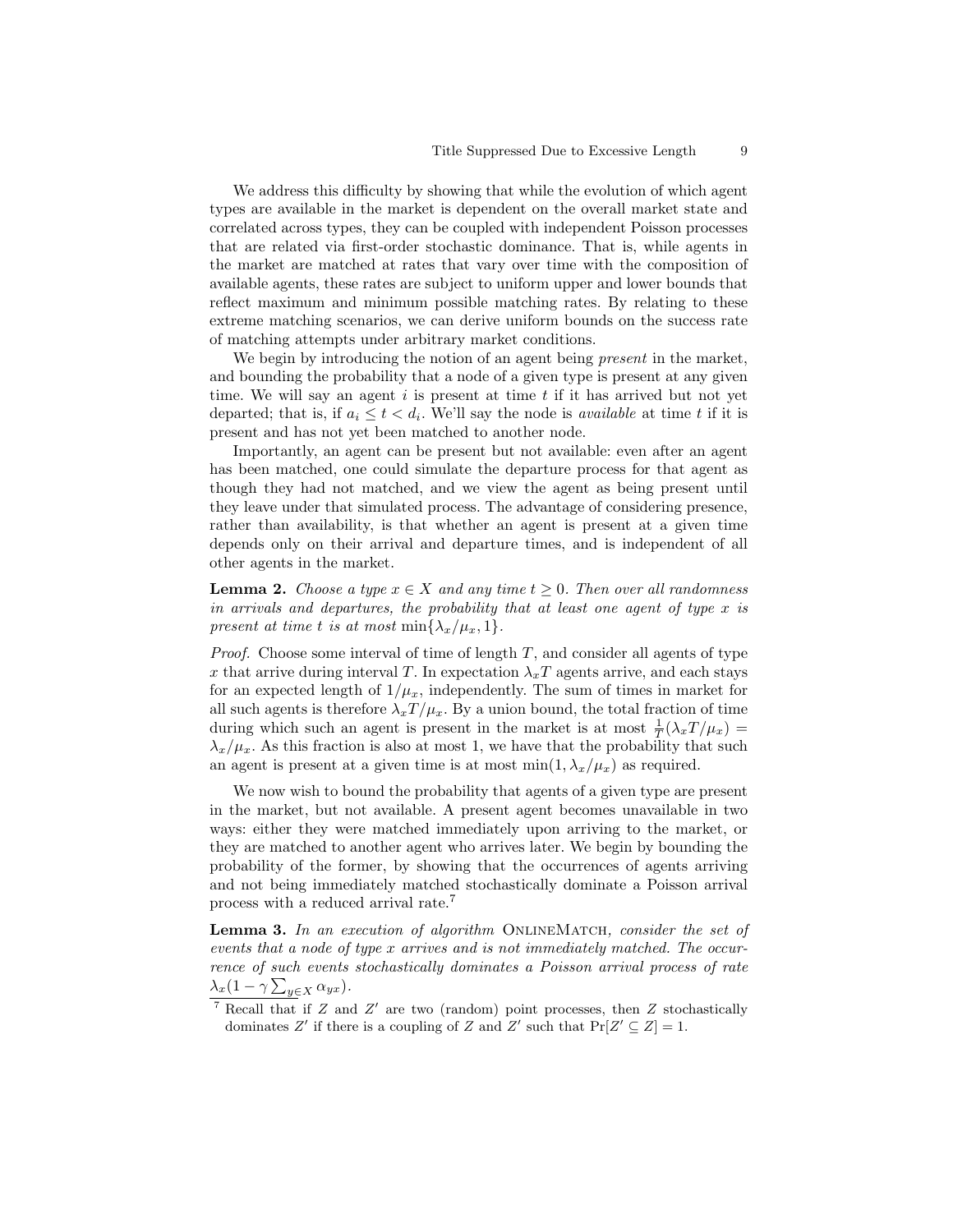10 N. Collina et al.

*Proof.* Agents of type x arrive at rate  $\lambda_x$ . Suppose agent i of type x arrives at time t. By Lemma 2, for each  $y \in X$  a node of type y is present at time t with probability at most min $\{\lambda_y/\mu_y, 1\}$ . Thus, given that Algorithm ONLINEMATCH considers a match with type y, this match will be successful with probability at least

$$
\gamma \alpha_{yx} \max\{1, \mu_y/\lambda_y\} \cdot \min\{\lambda_y/\mu_y, 1\} = \gamma \alpha_{yx}.
$$

The total probability that agent  $i$  matches to any other agent at time  $t$  is therefore at most

$$
\gamma \sum_{y \in X} \alpha_{yx}
$$

and hence the probability that agent  $i$  is not immediately matched is at least

$$
1 - \gamma \sum_{y \in X} \alpha_{yx}.
$$

We have argued that the event that a node of type  $x$  arrives and is not immediately matched is determined by an arrival process of rate  $\lambda_x$ , followed by a (state-dependent) random event of probability at least  $1 - \gamma \sum_{y \in X} \alpha_{yx}$ . This stochastically dominates an alternative event that simply takes this probability to be exactly  $1 - \gamma \sum_{y \in X} \alpha_{yx}$  in all cases. But, by Fact 3, this latter process is equivalent to a Poisson arrival process of rate  $\lambda_x(1-\gamma\sum_{y\in X}\alpha_{yx})$ , as required

We next consider the occurrence of events in which an agent that is currently available $8$  in the market is matched to some other agent who arrives. We again connect this with a Poisson arrival process with a reduced rate.

Lemma 4. In an execution of algorithm ONLINEMATCH, consider the event that an agent of any type arrives to the market and would match to an agent of type x if any such agent is available. The occurrence of such events is stochastically dominated by a Poisson arrival process of rate  $\gamma \sum_{y \in X} \lambda_y \alpha_{xy} \max(1, \mu_x/\lambda_x)$ .

*Proof.* Suppose that an agent of type  $x$  is present in the market. Agents of type y arrive at rate  $\lambda_y$ . Consider an agent i of type y that arrives at time t. The probability that agent i matches to a node of type  $x$  is dependent on which other agents are available in the market, but is maximized when no other agents of other types are available. In the event that no other types are available, agent  $i$ will certainly consider matching to type  $x$ , in which case the match occurs with probability  $\gamma \alpha_{xy} \max(1, \mu_x/\lambda_x)$ .

We have argued that a node of type y arrives at rate  $\lambda_y$ , and then matches to an agent of type x with a state-dependent probability that is at most  $\gamma \alpha_{xy} \max(1, \mu_x/\lambda_x)$ . This process is stochastically dominated by one in which the match occurs with probability exactly  $\gamma \alpha_{xy}$  max $(1, \mu_x/\lambda_x)$  upon each arrival. But, by Fact 3, this is equivalent to a Poisson arrival process of rate  $\lambda_y \gamma \alpha_{xy} \max(1, \mu_x/\lambda_x)$ . Summing over all types  $y \in X$  completes the proof.

<sup>&</sup>lt;sup>8</sup> Recall by the definition of available, such an agent is also present.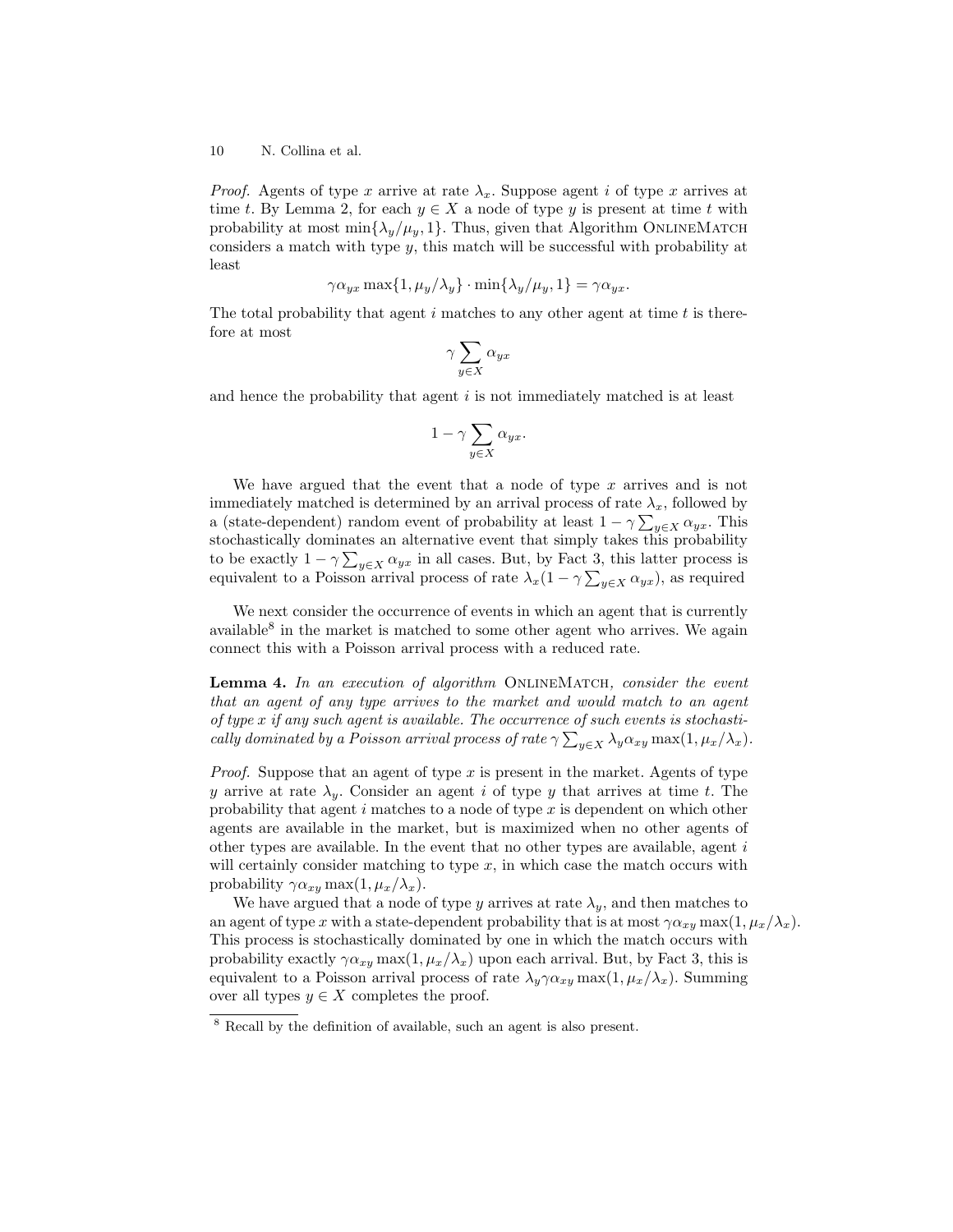Having related availability events to independent Poisson processes, we are now ready to bound the match probabilities of ONLINEMATCH.

**Lemma 5.** Choose any  $x, y \in X$ , and suppose that an agent i of type  $y \in X$ arrives at time t. Then ONLINEMATCH will match i to a node of type  $x$  at time t with probability at least  $\gamma(1-\gamma/2)\frac{1-\gamma}{2-\gamma}\alpha_{xy}$ , where the probability is over any randomness in the algorithm and in the arrivals and departures of all other agents.

*Proof.* Fix some  $x, y \in X$ . Suppose an agent i of type y arrives at time t, and consider the evaluation of ONLINEMATCH on this agent  $i$ . Some terminology: we'll say that agent i considers matching to an agent of type  $x$  if we enter an iteration of the loop on line 3 with type  $x$  chosen. We'll say that the agent attempts to match to an agent of type  $x$  if, in addition, the probabilistic match on line 5 would occur (regardless of whether or not the condition on line 4 evaluates to true). In other word, we can imagine pre-evaluating the probabilistic check on line 5 before checking the condition on line 4, and an attempted match corresponds to iterations in which the probabilistic check passes.

We will first bound the probability that agent  $i$  considers matching to an agent of type x. By Lemma 2, for each  $z \in X$  a node of type z is present at time t with probability at most min $\{\lambda_z/\mu_z, 1\}$ . Thus, given that our algorithm considers a match with type z, this match will be successful with probability at most

$$
\gamma \alpha_{zy} \max\{1, \mu_z/\lambda_z\} \cdot \min\{\lambda_z/\mu_z, 1\} = \gamma \alpha_{zy}.
$$

The total probability that agent  $i$  matches to any other agent at time  $t$  is therefore at most

$$
\sum_{z \in X} \gamma \alpha_{zy} \leq \gamma
$$

where we used (2) from LP-UB. If we consider only half of the types  $z \in X$ uniformly at random, the probability of a match is then at most  $\gamma/2$  (where the expectation is over randomness in algorithm and over which types are chosen). This is a bound on the probability that the algorithm matches to some other type before type  $x$  is considered. So a match to type  $x$  will be considered by the algorithm with probability at least  $(1 - \gamma/2)$ .

Assuming it is considered, the match will be attempted with probability  $\gamma$ .  $\alpha_{xy}$ ·max $(1, \mu_x/\lambda_x)$ . Note that the conditional attempt probability is independent of whether the match is considered. Thus the unconditional probability that the match is attempted is at least

$$
\gamma(1-\gamma/2)\alpha_{xy} \cdot \max(1,\mu_x/\lambda_x).
$$

We now want to bound the probability that the attempted match to an agent of type  $x$  is successful, given that one was attempted. Consider three different events, which will occur repeatedly over time:

– Event  $E_1$ : An agent of type x arrives and is not immediately matched.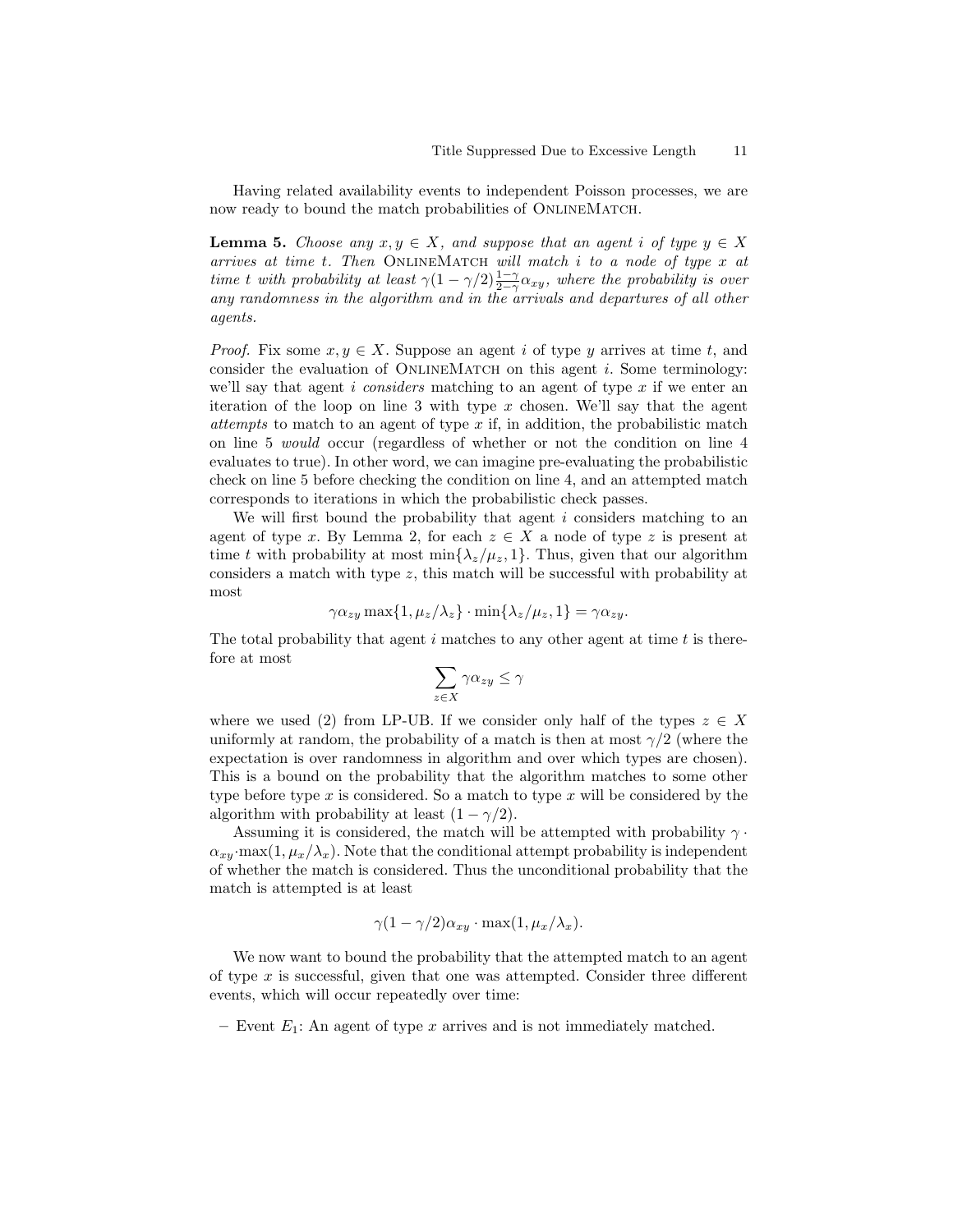- 12 N. Collina et al.
	- Event  $E_2$ : An agent of any type arrives and attempts to match to an agent of type x.
	- Event  $E_3$ : There is exactly one agent of type x, and that agent departs.

Suppose that the agent  $i$  of type  $y$  attempts to match to an agent of type  $x$ at time t. That match will be successful if the most recent event that occurred before t, from among events of type  $E_1, E_2$ , and  $E_3$ , is an event of type  $E_1$ .

We now consider two cases, based on the relationship between  $\mu_x$  and  $\lambda_x$ .

Case 1:  $\mu_x \leq \lambda_x$ . Then  $\max\{1, \mu_x/\lambda_x\} = 1$ . By Lemma 3, the occurrences of event  $E_1$  stochastically dominate a Poisson arrival process of rate  $\lambda_1 := \lambda_x (1 - \gamma \sum_{y \in X} \alpha_{yx}).$  By Lemma 4, the occurrences of event  $E_2$  are stochastically dominated by a Poisson arrival process of rate  $\lambda_2 := \gamma \sum_{y} \alpha_{xy} \lambda_y$ . And finally, occurrences of event  $E_3$  are stochastically dominated by a Poisson arrival process of rate  $\lambda_3 := \mu_x$ , as this is the rate of the event when there is exactly one agent of type x present in the market (and otherwise the event cannot occur). Thus, by Fact 2, the probability that the most recent event before time  $t$  was an event of type  $E_1$  is at least

$$
\frac{\lambda_1}{\lambda_1 + \lambda_2 + \lambda_3} = \frac{\lambda_x \left(1 - \gamma \sum_{y \in X} \alpha_{yx}\right)}{\gamma \sum_{y \in X} \alpha_{xy} \lambda_y + \lambda_x \left(1 - \gamma \sum_{y \in X} \alpha_{yx}\right) + \mu_x}.
$$
 (4)

Write  $q = \sum_{y \in X} \alpha_{yx}$ . By constraint (3) of LP-UB, we have that  $\sum_{y \in X} \alpha_{xy} \lambda_y +$  $q\lambda_x \leq \lambda_x$ , which implies  $\sum_{y\in X} \alpha_{xy}\lambda_y \leq \lambda_x(1-q)$ , so in particular  $q \in [0,1]$ . We also have  $\mu_x \leq \lambda_x$  by assumption for this case analysis. The probability (4) is therefore at least

$$
\min_{q \in [0,1]} \frac{1 - \gamma q}{\gamma (1 - q) + (1 - \gamma q) + 1} = \min_{q \in [0,1]} \frac{1 - \gamma q}{2 - 2\gamma q + \gamma}.
$$
\n(5)

The expression in (5) is weakly decreasing in q for all  $\gamma \in (0,1)$ , so it achieves its minimum at  $q = 1$ , which is  $(1 - \gamma)/(2 - \gamma)$ . Moreover, recall that this probability is a uniform bound independent of which agents are available in the market. Thus, recalling the probability that agent  $i$  attempts to match to an agent of type x, the total unconditional probability that node i successfully matches to an agent of type  $x$  is at least

$$
\gamma (1 - \gamma/2) \alpha_{xy} \max(1, \mu_x/\lambda_x) \frac{1 - \gamma}{2 - \gamma} = \gamma (1 - \gamma/2) \frac{1 - \gamma}{2 - \gamma} \alpha_{xy}.
$$

**Case 2:**  $\mu_x > \lambda_x$ . Then max $\{1, \mu_x/\lambda_x\} = \mu_x/\lambda_x$ . As in case 1, Lemma 3 implies that the occurrences of event  $E_1$  stochastically dominate a Poisson arrival process of rate  $\lambda_x(1-\gamma\sum_{y\in X}\alpha_{yx})$ . And occurrences of event  $E_3$  are still stochastically dominated by a Poisson arrival process of rate  $\mu_x$ . By Lemma 4, the occurrences of event  $E_2$  are stochastically dominated by a Poisson arrival process of rate  $\gamma \sum_{y} \alpha_{xy} \lambda_{y} (\mu_{x}/\lambda_{x})$ . Thus the probability that the most recent event before time  $t$  was an event of type  $E_1$  is at least

$$
\frac{\lambda_x \left(1 - \gamma \sum_{y \in X} \alpha_{yx}\right)}{\gamma \sum_{y \in X} \alpha_{xy} \lambda_y (\mu_x/\lambda_x) + \lambda_x \left(1 - \gamma \sum_{y \in X} \alpha_{yx}\right) + \mu_x}.
$$
(6)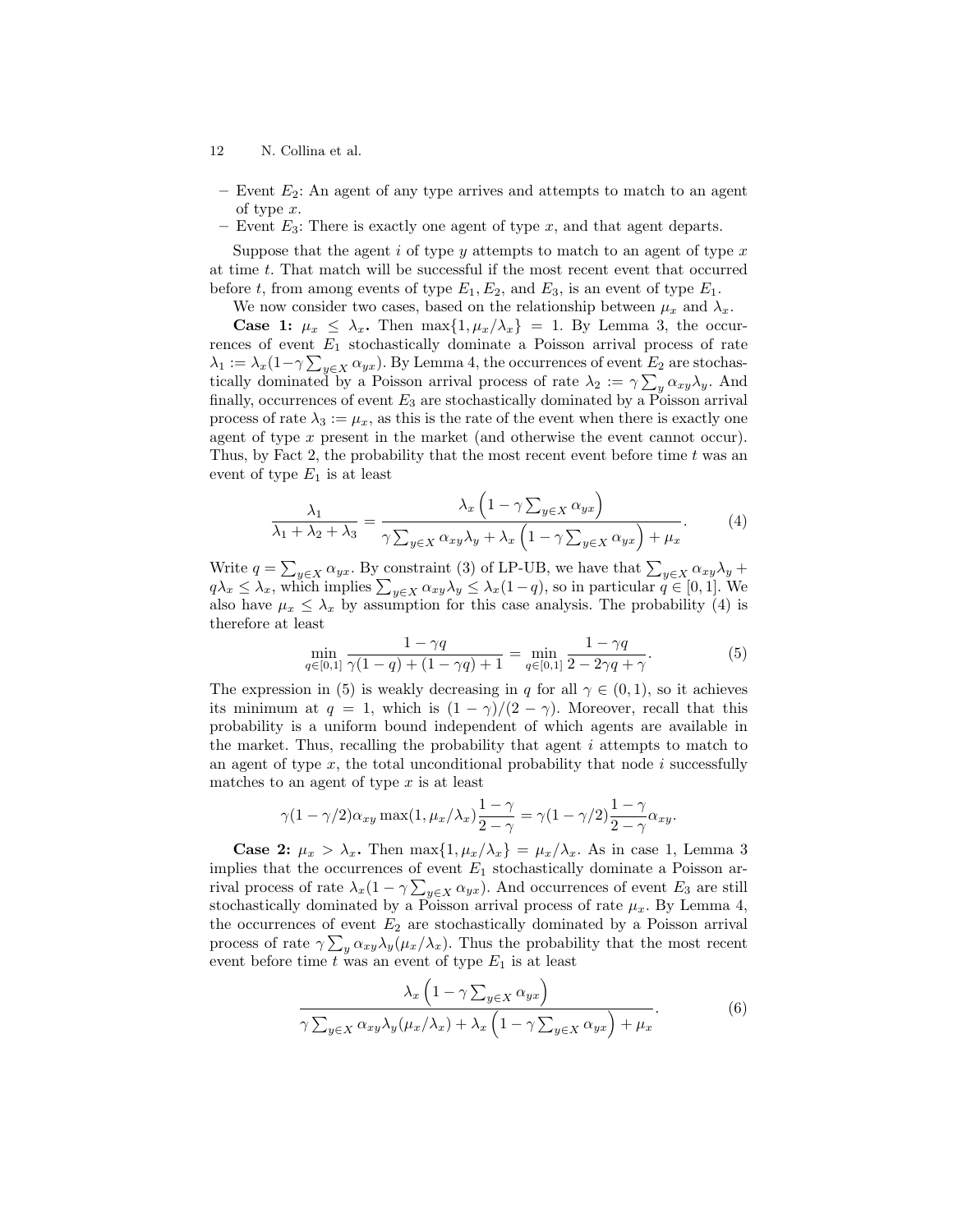As in case 1, write  $q = \sum_{y \in X} \alpha_{xy}$ , so that  $\sum_{y \in X} \alpha_{xy} \lambda_y \leq \lambda_x (1 - q)$ . Then  $\sum_{y \in X} \alpha_{xy} \lambda_y (\mu_x/\lambda_x) \leq \mu_x (1 - q)$ . Also, since  $\lambda_x < \mu_x$  by assumption for this case analysis,  $\lambda_x \left(1 - \gamma \sum_{y \in X} \alpha_{yx}\right) < \mu_x(1-\gamma q)$ . The probability (6) is therefore at most

$$
\min_{q \in [0,1]} \frac{\lambda_x (1 - \gamma q)}{\mu_x \gamma (1 - q) + \mu_x (1 - \gamma q) + \mu_x} = \min_{q \in [0,1]} \frac{\lambda_x}{\mu_x} \cdot \frac{1 - \gamma q}{2 - 2\gamma q + \gamma}.\tag{7}
$$

As in case 1, the expression in (7) achieves its minimum when  $q = 1$ , which is  $\frac{\lambda_x}{\mu_x} \cdot \frac{1-\gamma}{2-\gamma}$ . Thus the total unconditional probability that node *i* successfully matches to an agent of type  $x$  is at least

$$
\gamma (1 - \gamma/2) \alpha_{xy} \max(1, \mu_x/\lambda_x) \frac{\lambda_x}{\mu_x} \frac{1 - \gamma}{2 - \gamma} = \gamma (1 - \gamma/2) \frac{1 - \gamma}{2 - \gamma} \alpha_{xy}.
$$

Optimizing over the choice of  $\gamma$ , we have that  $\gamma(1-\gamma/2)\frac{1-\gamma}{2-\gamma}$  takes on its maximum value at  $\gamma = 1/2$ , in which case  $\gamma (1 - \gamma/2) \frac{1 - \gamma}{2 - \gamma} = 1/8$ . Thus, by setting  $\gamma = 1/2$  in ONLINEMATCH, Lemma 5 implies that agents of type y arrive and match to agents of type x at rate at least  $\alpha_{xy}\lambda_y/8$ . The total value obtained by ONLINEMATCH is therefore at least  $\frac{1}{8}\sum_{x,y\in X}v_{xy}\alpha_{xy}\lambda_y$ , which is 1/8 of the value of LP-UB. We conclude that ONLINEMATCH is an 8-approximation, as required.

## References

- 1. Akbarpour, M., Li, S., Gharan, S.O.: Thickness and information in dynamic matching markets. Journal of Political Economy 128(3), 783–815 (2020)
- 2. Alaei, S., Hajiaghayi, M., Liaghat, V.: Online prophet-inequality matching with applications to ad allocation. In: Proceedings of the 13th ACM Conference on Electronic Commerce. p. 1835. EC '12, Association for Computing Machinery, New York, NY, USA (2012). https://doi.org/10.1145/2229012.2229018, https://doi.org/10.1145/2229012.2229018
- 3. Anderson, R., Ashlagi, I., Gamarnik, D., Kanoria, Y.: Efficient dynamic barter exchange. Oper. Res. 65(6), 1446–1459 (Dec 2017). https://doi.org/10.1287/opre.2017.1644, https://doi.org/10.1287/opre.2017.1644
- 4. Aouad, A., Saritaç, O.: Dynamic stochastic matching under limited time. In: Proceedings of the 21st ACM Conference on Economics and Computation. p. 789790. EC 20, Association for Computing Machinery, New York, NY, USA (2020). https://doi.org/10.1145/3391403.3399524, https://doi.org/10.1145/3391403.3399524
- 5. Ashlagi, I., Burq, M., Dutta, C., Jaillet, P., Saberi, A., Sholley, C.: Edge weighted online windowed matching. In: Proceedings of the 2019 ACM Conference on Economics and Computation. pp. 729–742. EC '19, ACM, New York, NY, USA (2019). https://doi.org/10.1145/3328526.3329573, http://doi.acm.org/10.1145/3328526.3329573
- 6. Ashlagi, I., Burq, M., Jaillet, P., Manshadi, V.: On matching and thickness in heterogeneous dynamic markets. Operations Research 67(4), 927–949 (2019)